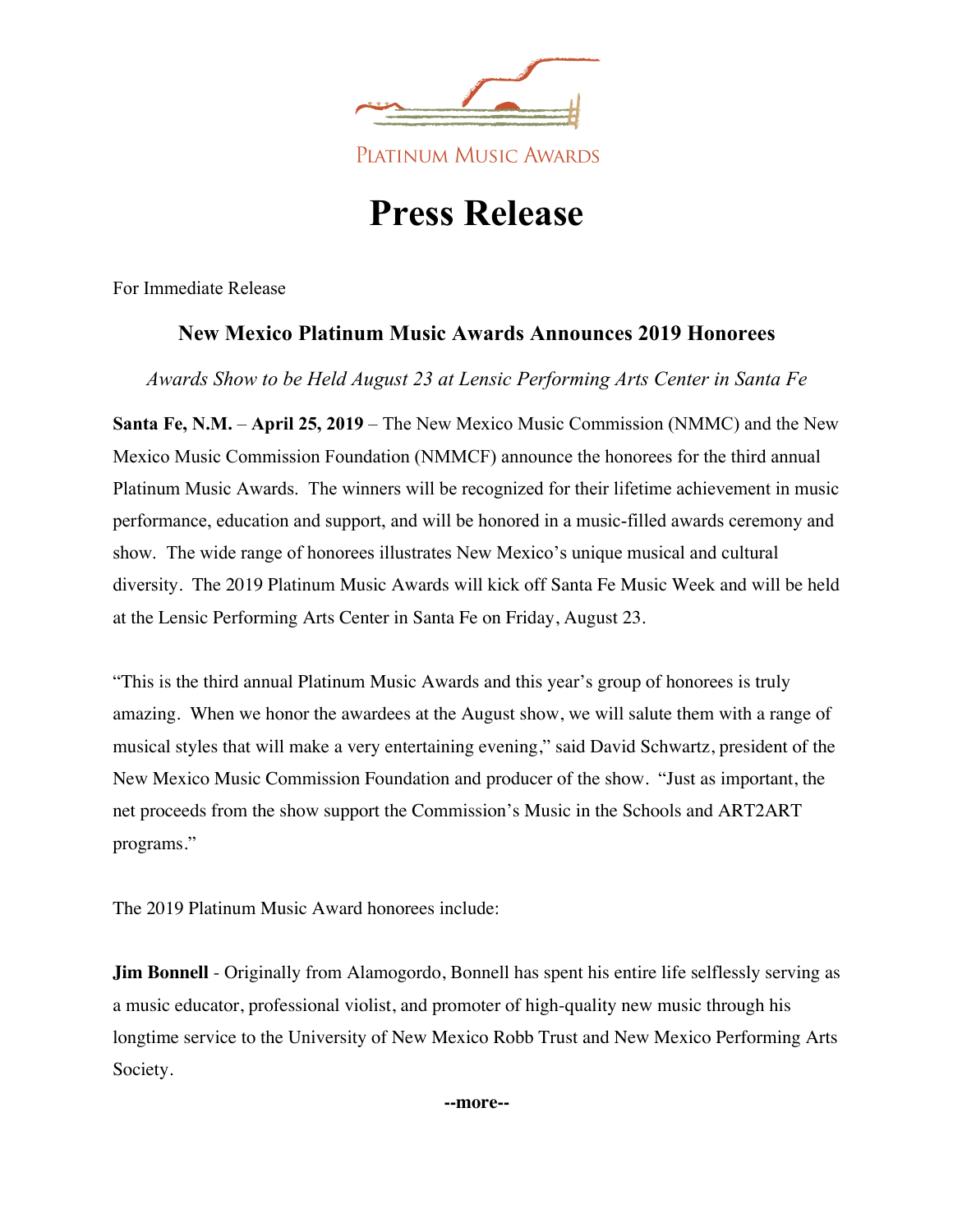# **Platinum Music Award Honorees Page 2**

**Bert Dalton** - Dalton is a Jazz pianist, arranger, educator, and producer who has been living, teaching, and performing in Santa Fe for 20 years. He has also been music director of the National Dance Institute of New Mexico since 1998.

**Noberta Fresquez** - Fresquez is well known throughout the United States and Mexico in the world of Mariachi. She is the producer and developer on Mariachi Spectacular, Mariachi Christmas show held annually at Popejoy Hall, and the Hispanic Heritage Day Shows at the New Mexico State Fair.

**Robert Mirabal** - Mirabal is a Grammy winning Pueblo musician and Native American flute player and maker from Taos Pueblo. A leading proponent of world music, Mirabal performs worldwide, sharing flute songs, tribal rock, dance, and storytelling.

**Cipriano Vigil** - Vigil is a well-respected native New Mexico folk musician. He has devoted his life to the collecting and performance of Hispano folk music, both in New Mexico and throughout the nation.

**The Lee Berk Foundation Award** - The Lee Berk Foundation Award is selected by the NMMC Foundation and is presented to a business or organization that supports the New Mexico music community. This year's recipient is the Candyman Strings and Things music store, now celebrating its 50th anniversary. Founded by Matthew Schwartzman and now owned by Rand and Cindy Cook, Candyman was named as "Best Dealer in the Music Products Industry" by the National Association of Music Merchants in 2017.

"The Music Commission, through its Platinum Music Awards, acknowledges the unique musical legacy, heritage, and diversity of New Mexico, which is always evolving and growing. The Platinum Awards show expertly shares the stories of our honorees, our New Mexico legends, through a dynamic musical variety show" says Melissa Sanchez, Acting Chair of the New Mexico Music Commission.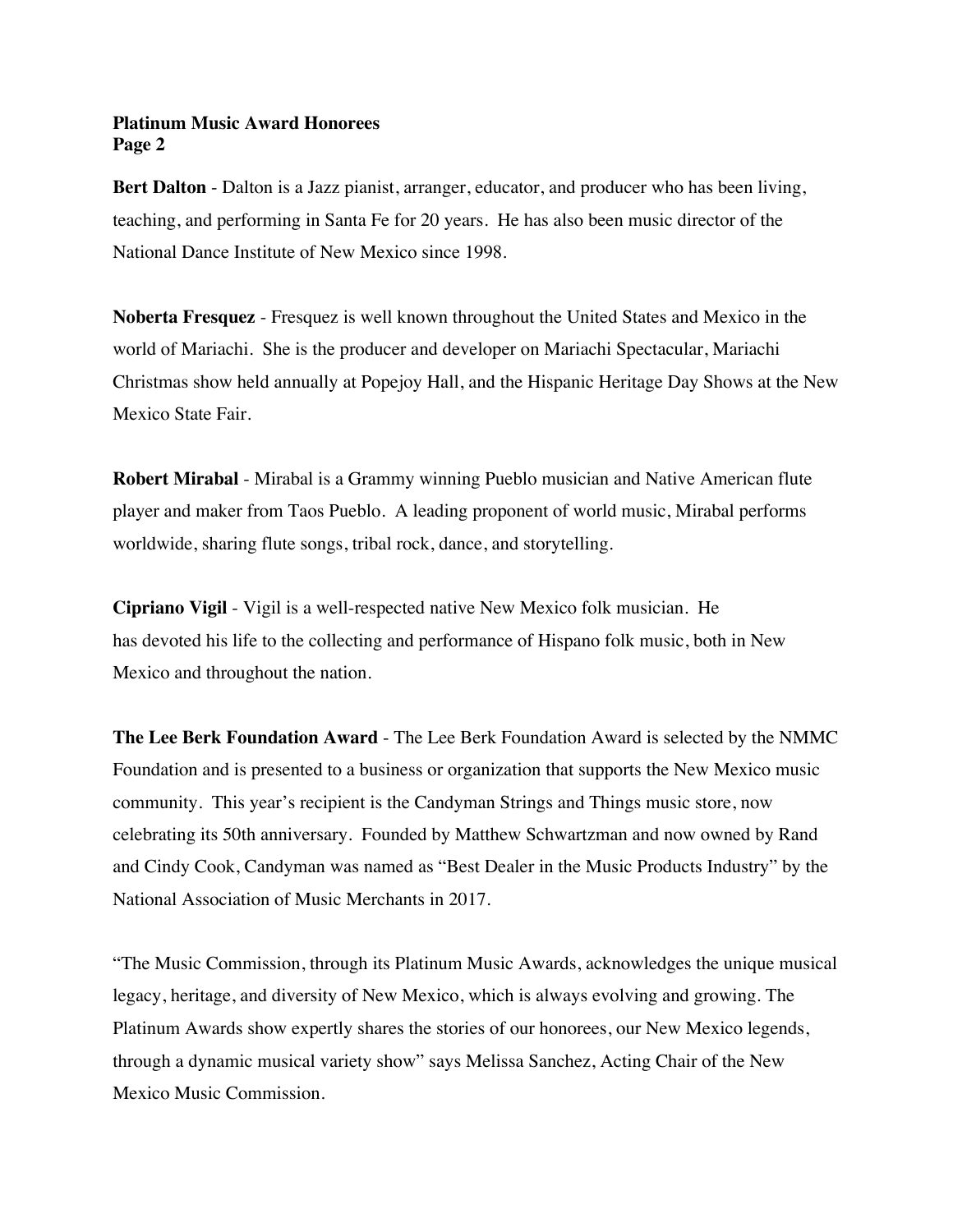**--more--**

#### **Platinum Music Award Honorees Page 3**

"The Platinum Music Awards provide important support for New Mexico Music Commission projects, especially music education," said Debra Garcia y Griego, cabinet secretary for the New Mexico Department of Cultural Affairs. "With these deserving honorees, the 2019 awards promise to be an amazing show and we applaud the foundation in organizing this important event."

For more information on the Platinum Music Awards ceremony and show, please visit www.platinummusicawards.org.

**# # #**

## **About the New Mexico Music Commission:**

*The New Mexico Music Commission is an advisory body made up of Governor-appointed volunteers who are specialists and leaders in the state's diverse music industry.* Their mission is to protect, promote, and preserve the musical traditions of New Mexico, to foster appreciation of the value of music, and to encourage the educational, creative and professional musical activities of the residents of New Mexico. The Commission is administratively attached to New Mexico Arts, a division of the New Mexico Department of Cultural Affairs. In 2017, the New Mexico Music Commission adopted the Platinum Music Awards ceremony and show as their annual signature event and primary fund raiser, per their strategic plan, and charged their Foundation with production, media, and sponsorship of these events.

# **About the New Mexico Music Commission Foundation**

The purpose of the foundation is to serve at the discretion of the Music Commission in two key areas: **Development**, by sponsoring fundraisers, seeking donors, sponsors, and benefactors, writing grants, and serving as a fiscal agent for the Music Commission; and, **Volunteerism**, by providing volunteer support to assist in the execution of Music Commission events and projects. Key Foundation projects include: **Platinum Music Awards**: The Music Commission has entrusted the Foundation with production, media, and sponsorship of the Platinum Music Awards ceremony and awards show. The Foundation maintains the Platinum Music Awards web site: www.platinummusicawards.org. **Music in the Schools**: The Foundation has taken the lead on developing a pilot Visiting Artist program with the Santa Fe Public Schools on behalf of the Music Commission. Proceeds from the Platinum Awards show are used to partially fund the